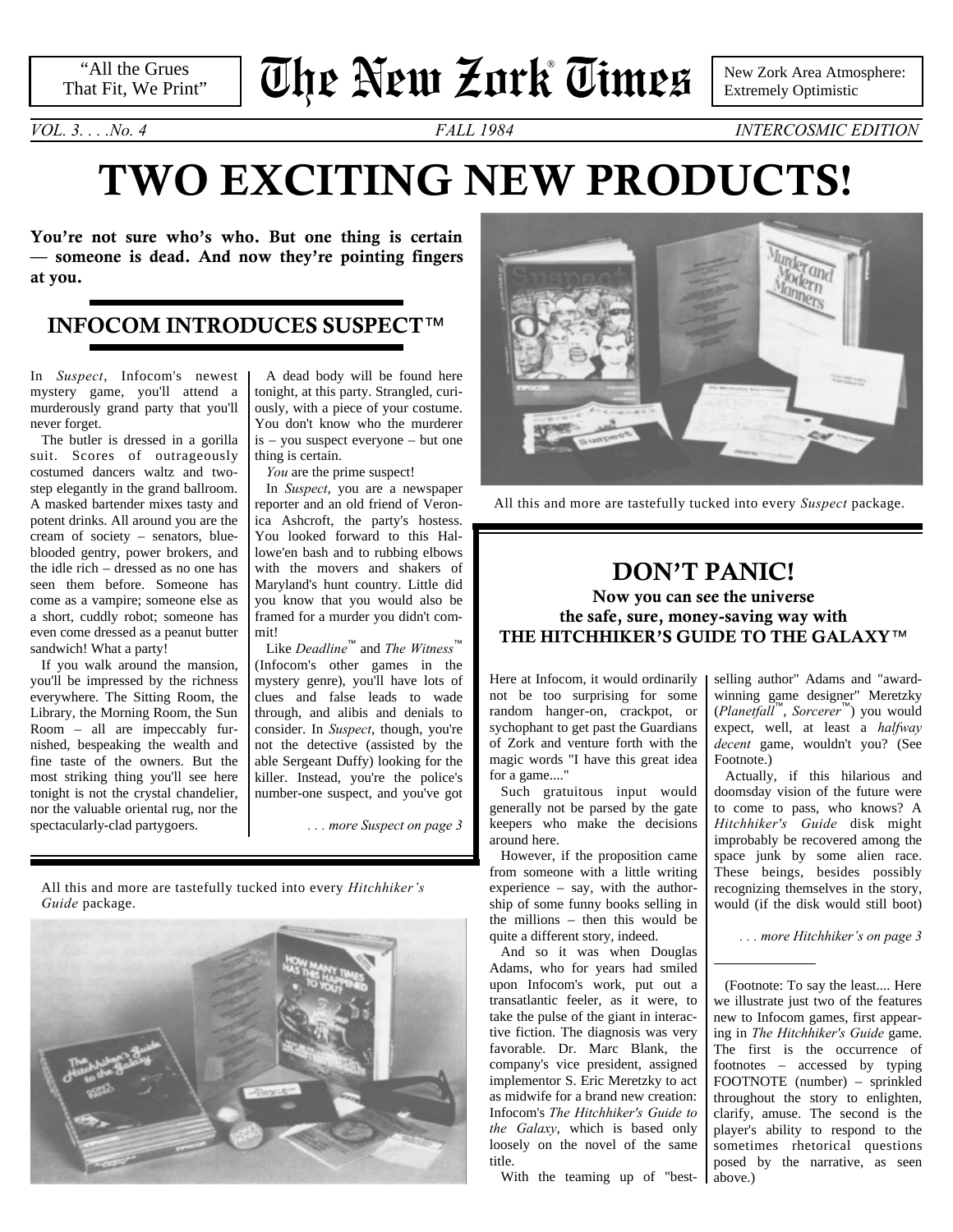## **THEY'RE NEVER SATISFIED**

*by Dave Lebling*

I had my first encounter with a professional play-tester two years ago, when I was writing *Starcross*. As I worked, every so often my concentration would be broken by a horrible cackling laugh from a few doors down the hall. Jerry had found another bug.

Infocom's Quality Control Department (informally, play-testers) makes sure our stories are bug-free before they get published. From the first, horrifically buggy version "thrown in the swimming pool," to the final, perfect (hah!) version that we ship, the play-testers pound away, searching for flaws.

It starts out very simply. Let's take *Suspect* for a victim ... oops, I mean an example. When a game first enters testing, it's a delicate thing, easily upset:

>BARTENDER, GIVE ME A DRINK "Sorry, I've been hired to mix

drinks and that's all."

>DANCE WITH ALICIA Which Alicia do you mean, Alicia or the overcoat?

Veronica's body is slumped behind the desk, strangled with a lariat.

>TALK TO VERONICA Veronica's body is listening.

Little bugs, you know? Things no one would notice. At this point the tester's job is fairly easy. The story is like a house of cards – it looks pretty solid but the slightest touch collapses it:

#### Media Room >ENTER \*\*FATAL ERROR: Pushdown Overflow\*\*

Mysteries have a lot of scope for truly odd bugs, since they have so many characters running around. Throughout the testing process, I would get reports like:

"Duffy is having serious problems...." "Alicia isn't functioning too well...." "The detective seems stuck in the North Hallway...."

*Suspect* has thirteen characters (counting you) and a few bit players, so at times it resembled a Marx brothers movie.

Testers are relentless. Once they find out they can talk to a corpse, you can confidently expect a list of all the "Alicia is acting out of character."

other things that will listen to them: cars, tables, chairs, waste baskets, anything. This is sometimes called "rubbing it in."

They had a particularly gleeful time with poor Veronica's body. It's not enough that she's been murdered. No, first they decide to hide the body. Then, to make things worse, they carry her around, presumably slung over the shoulder.

### >SHOW CORPSE TO MICHAEL Michael doesn't appear interested.

Of course, Michael is only Veronica's husband; why would he be interested? After that, it was open season! Bodies everywhere:

"I carried Veronica's body into the Ballroom. No one noticed." "Sergeant Duffy walked right by while I was carrying the body. He didn't notice it."

"I put the body in the chair in the Library. Col. Marston came and went without seeing it."

"I picked up the body right in front of the detective."

That wasn't enough:

>THROW CORPSE IN FIRE-PLACE Veronica's body is now in the fireplace.

#### >ATTACK CORPSE WITH CROWBAR Veronica's body jumps out of the way.

Eventually, that all got sorted out: Veronica stayed safely dead, and her party guests got less blasé about corpses.

Producing a piece of interactive fiction is an odd combination of debugging a program and writing a story. Bug reports can concern anything from a stack overflow to a misplaced comma. There was a running battle (finally settled by Fowler's *English Usage*) over when a comma goes inside a quotation mark and when outside. By the same token, bugs can concern something as microcomputer-oriented as the stack size on the Atari implementation of the story.

Some comments from testers would not be out of place in a report from an editor at a major book publisher:

"Why would Michael react that way when told about the murder?" "Ostmann's motivations seem too obscure."

Some comments are directly keyed off of programming bugs that would make a BASIC programmer blush:

"Game prints garbage when Duffy enters room."

"You can drop Veronica's pulse on the floor."

There are several stages in implementing one of our stories. During the first stage, the author is so pleased that it works at all that any bug reports are welcomed. During this stage the typical bug concerns two rooms that connect in only one direction (you can go east from the first to the second but there is no way to go back).

During the second stage, all of the testers and several other game authors have had a chance to play it, and the really nasty comments come in. During this stage, bugs cause serious changes in the plot, and sub-plots are added or removed. This is when "debugging" is more like writing another draft of a novel than debugging a program. The plot is hardened into its final form, and outside testers are given their first crack at the story.

Finally comes the stage in which every bug is seen by the author as an imposition. I can always tell when a story is almost finished by my rising level of frustration at seeing new bugs in my mailbox. At some point, coming to the office in the morning becomes an exercise in procrastination. You see, at Infocom there is a hall with all the mailboxes in it, and you have to walk past the mailboxes to get to the coffee machine. The question becomes, "How much do I really want my first cup of coffee this morning?" You can always avert your eyes as you walk by the mailboxes, but that's almost too obvious. Better is to make a casual appraisal as you walk by. "Hmm. Looks like a fairly small stack this morning...." Then you can walk to the coffee machine with a clear conscience. Even a cup of yummy coffee won't improve things when you see "page 1 of 12" on the first bug report form.

Amazingly enough, it all works out in the end. Sometimes a full-page bug report will turn out to be caused by a simple little error, and you can check off three or four subsidiary bugs with one stroke. Sometimes a simple little thing you've glossed over three times as unimportant will be re-reported, and you realize it's more like the last six inches of a dragon's tail.

Best of all are the final few days before a story is shipped, when the volume of bugs drops to almost zero, and you realize that even the testers are reaching for things to report. Then, at long last you look in your mailbox and nothing's there! You say hello to the testers in the halls without terror, and there's nothing whatsoever to worry about. z

Until the next game!

#### **CALL THE EXTERMINATOR**t.jr

Despite ruthless testing by our Quality Control Department, every now and then some embarrassing bug escapes the watchful eyes of the Infocom Exterminators and creeps onto your disk. Most people never see these bugs, but they can be jarring when they rear their ugly little heads.

Take, for instance, an early version of *Deadline*. Somewhere outside the house, you are told

The gardener is here, talking to himself.

You could then have the following interaction with the computer:

>LISTEN TO THE GARDENER The roses make no sound.

Not exactly a breakthrough in your investigation.

Your living quarters in *Starcross* are spartan: when you start the story, there's nothing in the room but you, a

bunk, and a tape library. Not much can go wrong, right? Wrong.

>PUT THE TAPE LIBRARY ON THE BUNK The bunk isn't open.

Needless to say, the bunk in *Starcross* opens about as often as the roses in *Deadline* talk.

A bug in early versions of *Sorcerer* makes you look like a better magician than you really are. If you know the name of a spell (FWEEP, for instance), you can take it even if you are nowhere near the spell scroll. Don't know where you left a spell scroll? Can't get there from here? No problem! Just type TAKE FWEEP and hey, presto! There you have it! Fortunately, the command SOLVE THE GAME isn't so obliging.

Usually, if you mention an object that you don't have or can't see, you'll be told "You don't have that" or "You can't see that." A bug in some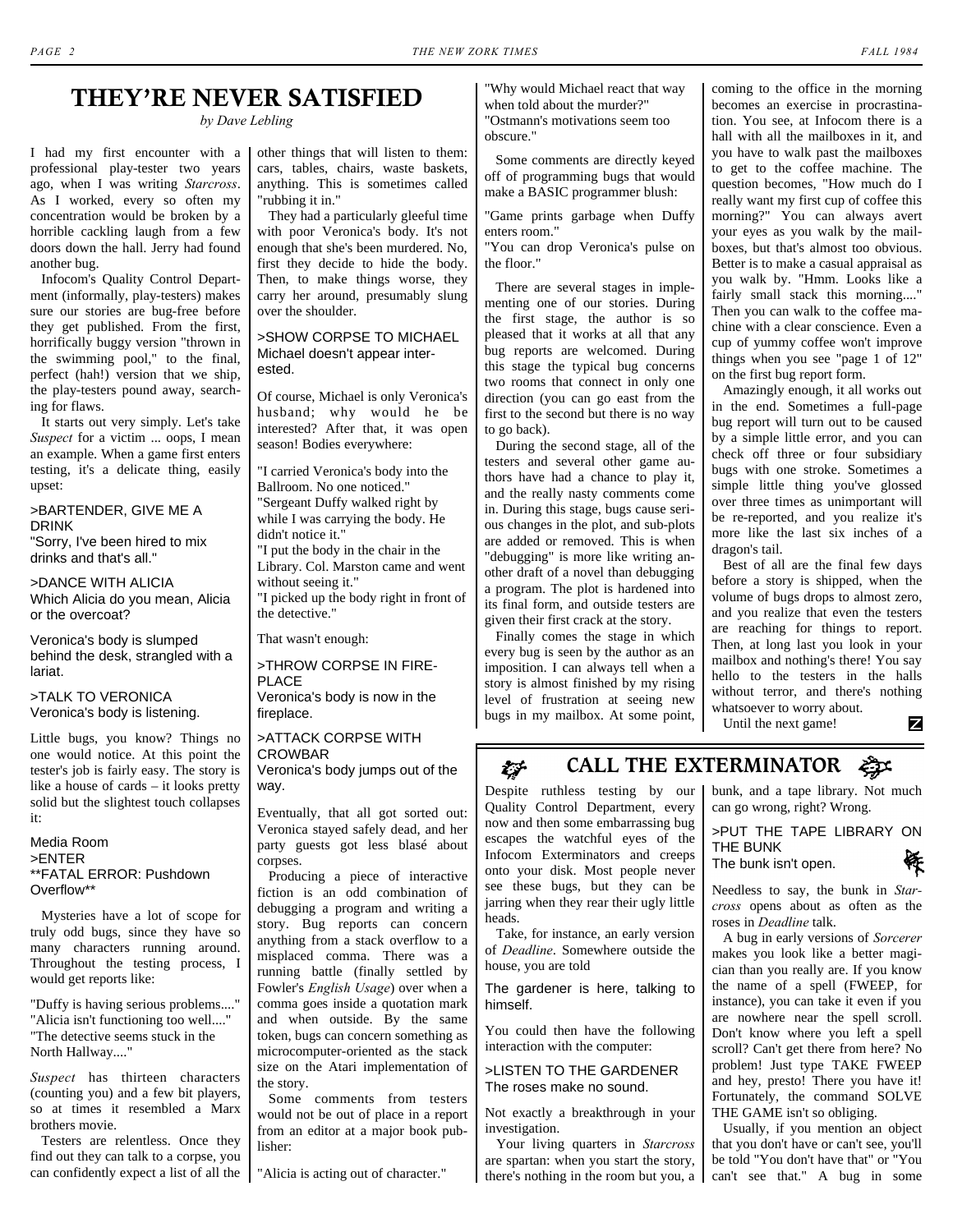<span id="page-2-0"></span>**. . .Suspect** *[continued from page 1](#page-0-1)* to prove your innocence to Duffy and his boss to stay out of prison.

In every *Suspect* package comes a story disk, the booklet *Murder and Modern Manners* (describing murder etiquette), your party invitation, your costume receipt, a note from your editor, an article from *The Maryland* for \$44.95 on most systems.

*Countryside* (a tony magazine for the upper class), and a business card with a suspicious message on it. *Suspect* was written by Dave Lebling, author of *Starcross*™ and co-author of *Zork*® *I, Zork II, Zork III,* and *Enchanter*™. It is an advanced-level game and will sell z

*Zork* is a registered trademark of Infocom, Inc. *Enchanter, Sorcerer, Starcross, Suspended, Planetfall, Deadline, The Witness, Suspect, Infidel, Seastalker, Cutthroats* and *InvisiClues* are trademarks of Infocom, Inc. *The Hitchhiker's Guide to the Galaxy* is a trademark of Douglas Adams.

#### <span id="page-2-1"></span>**[. . .Hitchhiker's](#page-0-2)** *continued from page 1*

discover humans to have been highly skilled in the interactive arts; and, contingent on the physiology to do so, they would laugh.

*The Hitchhiker's Guide to the Galaxy* is the first Infocom story in which the player assumes the (rather indistinct) role of a fictional character, with the mellifluous name of Arthur Dent. But since you are the author of Arthur's actions, your decisions dictate the movement of the story.

In the beginning, Arthur (the player) must overcome bewildering circumstances – which have encroached on his pastoral home in England's West Country – to escape



versions of *Infidel*™, however, allowed the following interaction, whether you had the torch or not:

>LIGHT THE TORCH WITH THE MATCH

The bronze torch is now lit.

Philosophers once asked, "If a tree falls in a forest and no one is there, does it make any sound?" Now they wonder, "If you light a torch, but you don't have it and can't see it, is it really lit?"

Lastly, players of early *Planetfall* releases saw this charmer:

>FLOYD, TAKE THIS LASER You manage to lift Floyd a few inches off the ground, but he is too heavy and you drop him suddenly.

The program is playing games with you. Perhaps it would rather be playing Hider-and-Seeker with Floyd. z

his doomed home and, in turn, his doomed Earth. Up to this point the story line will be similar to that in the *Hitchhiker's* novel.

Henceforth, you'll encounter characters and locations from the book appearing in a variety of misadventures written by Adams expressly for this game. For instance, in the novel there is one fanciful item of great utility which, however, in the game can be obtained only by maddeningly humorous Rube Goldberg methods.

In exploring virgin parts of the galaxy, accessing the actual Hitchhiker's Guide will be essential. The Guide, an electronic device similar in appearance to a large calculator, is consulted to enlighten its user on a wide variety of topics ranging from the Ravenous Bugblatter Beast of Traal to pocket fluff.

Throughout your knocking about the galaxy, it is as if the unique persona of Adams were lurking in the nether regions of disk accessing, anticipating your every move and miscue, and delivering the appropriate rejoinder.

The game packaging provides a number of items to assist the galactic hitchhiker. A pair of peril-sensitive sunglasses warns you of impending doom. Copies of the demolition orders for your house and planet Earth remind you why you're out there in the first place. You're given a piece of fluff and a microscopic space fleet, as well as the Megadodo Publications sales brochure for the latest model of the actual Hitchhiker's Guide. And in case things get out of hand, there's a Don't Panic button.

The front of *The Hitchhiker's Guide* package says it's a standardlevel game; as such, it will sell for \$39.95 on most systems. z

## **The New Zork Times** ®

 **Chairman** Albert "Al" Vezza **Contributing Editor** Jeff "Jeff" O'Neill **Semi-Contributing Editor** Steven "Steve" Meretzky **Entomology Artist** Tom "TV" Veldran  **Vacationing Editor** Marc "Mark" Blank  **Production Manager** Angela "Angela" Raup

 **Non-Contributing Editor** Hollywood "Dave" Anderson  **Features Editor** Dave "Dave" Lebling **Puzzle Editor** Jon "Buckingham" Palace  **Puzzled Editor** Michael "Mike" Dornbrook

© 1984 Infocom, Inc.